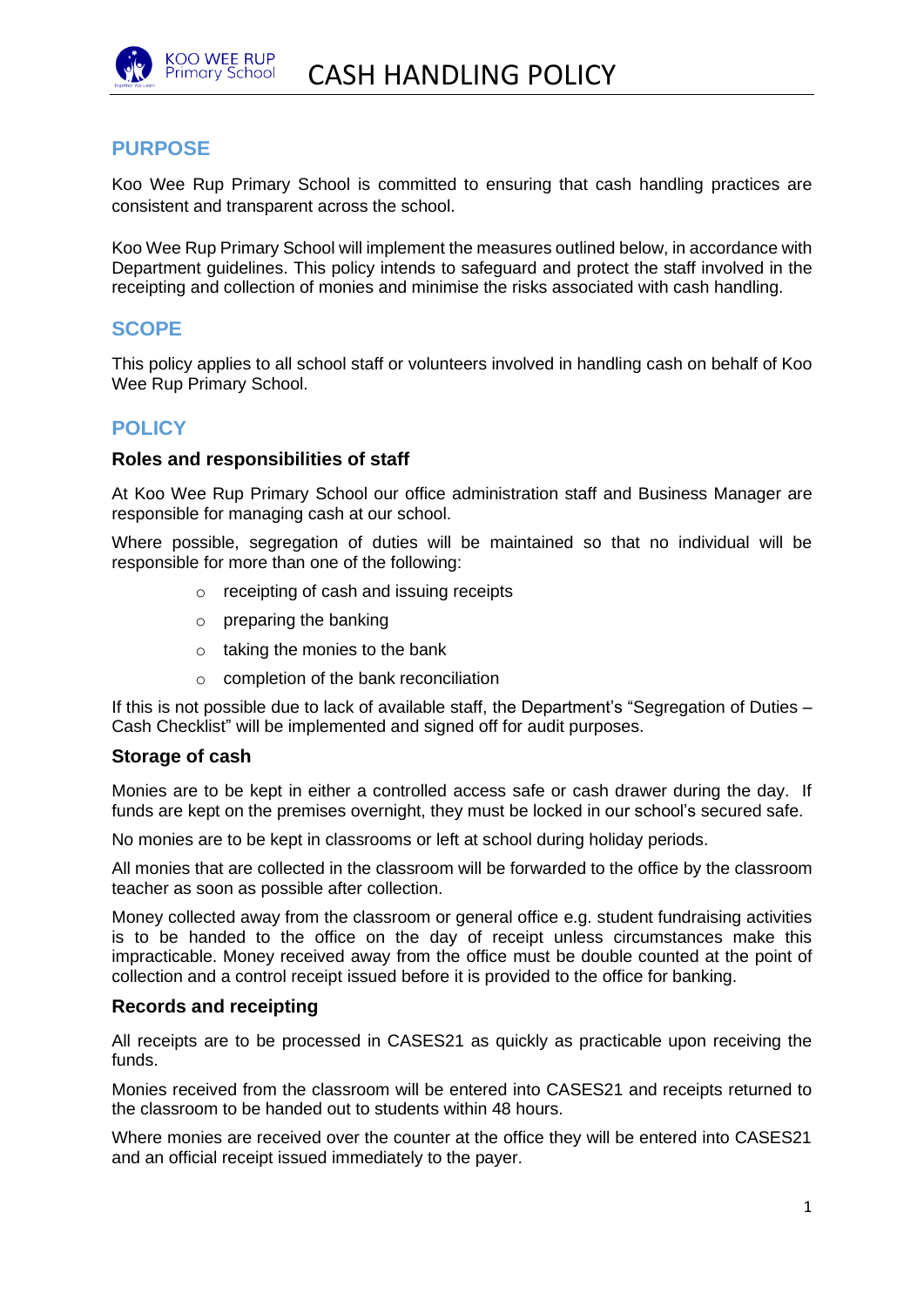

A CASES21 bank deposit slip will be printed and reconciled with total receipts for the day and with the total of cash/cheques to be banked.

Funds are to be banked weekly at a minimum and at different times of the day.

No receipt is to be altered. Where a mistake is made approval must be sought before reversing the incorrect receipt. Copies of the incorrect receipt should be retained with details of why it was reversed.

Prior to a receipt batch being updated a receipt can be reprinted if necessary. The word REPRINT appears on the receipt. After the batch has been updated, if a copy of the receipt is requested the Family Statement, Family Matching Transactions Report or the Family Transaction History can be printed.

#### **Cheques**

No personal cheques are to be cashed.

All cheques received by mail are to be entered in a remittance book, and all cheques, which have not already been crossed "not negotiable", should be crossed as soon as they are received.

### **Fundraising**

Two parents or staff members will designated as 'Responsible Persons' for all school fundraising events or other approved events where monies may be collected, for example, the Mothers' Day Stall. The form required to be completed is the 'Cash Float Agreement'.

#### **Reporting concerns**

Discrepancies that cannot be accounted for must be reported to the Principal.

All cases of suspected or actual theft of money, fraud, misappropriation or corruption are to be reported to the Executive Director, Audit and Risk Division by email addressed to: [fraud.control@edumail.vic.gov.au](mailto:fraud.control@edumail.vic.gov.au%0D%20%20%20%20%20%20or)

# **FURTHER INFORMATION AND RESOURCES**

- **Finance Manual for Victorian Government Schools** 
	- [Section 3 Risk Management](https://www2.education.vic.gov.au/pal/risk-management-finance-manual-section-3/policy)
	- [Section 4 Internal Controls](https://www2.education.vic.gov.au/pal/internal-controls-finance-manual-section-4/policy)
	- [Section 10 Receivables Management and Cash Handling](https://www2.education.vic.gov.au/pal/receivables-management-and-cash-handling-finance-manual-section-10/policy)

## **EVALUATION**

This policy will be reviewed annually by School Council to confirm/enhance internal control procedures.

Proposed amendments to this policy will be discussed with Administration Staff, School Leadership or School Council as relevant.

### **REVIEW CYCLE**

This policy was last updated on October 19<sup>th</sup> 2020 and is scheduled for review in October 2021.

This policy was ratified by School Council 11<sup>th</sup> November 2020.

This policy was re-ratified by School Council on the 14<sup>th</sup> of September 2021.